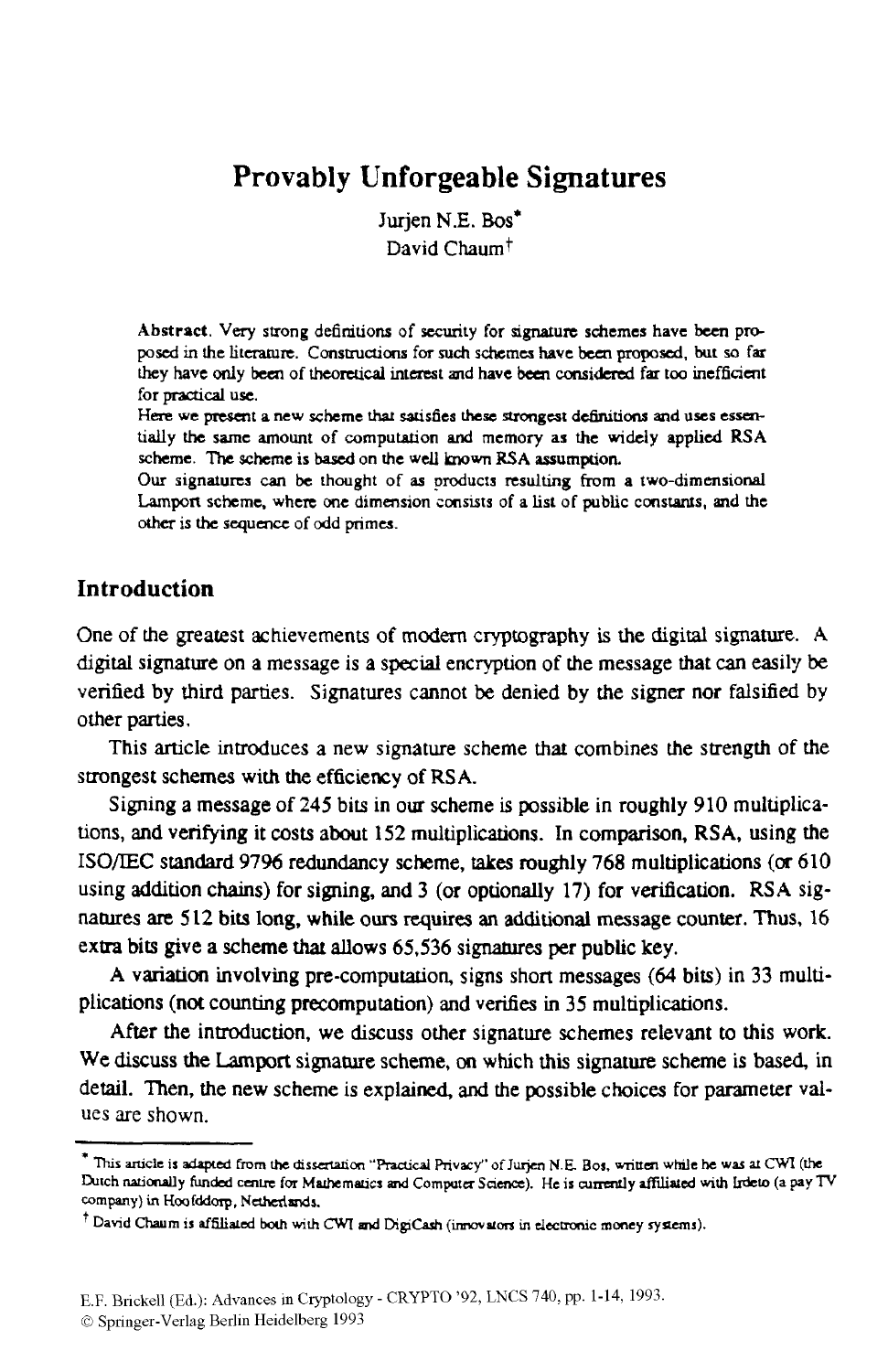#### **Signature scheme**

**An** overview of signature schemes, comparing securities, can be found in the paper mentioned earlier *[GMRB].* We use their notation. They define a signature scheme as consisting of the following components:

- **A** *securityparamerer k,* that defines the security of the system, **and** that may also  $\bullet$ influence performance figures such as the length of signatures, running times and so on.
- **A** *message space* **M,** that defines on which messages the signature algorithm may be applied.
- **A** *signature bound 6,* that defines the maximal number of signatures that can be generated without reinitialization. Typically, this value depends on  $k$ , but it can be infinite.
- **A** *key generation algorirhm G,* that allows a user to generate a pair of corresponding public and secret keys for signing. The secret key  $S$  is used for generating a signature. while the public key *P* is used to venfy the signature.
- **A** *signature algorithm*  $\sigma$ , that produces a signature, given the secret key and the message to be signed.
- finally, a *verificafion algorirhm,* that produces **true** or **false** on input of a signature and a public key. It ouputs **true** if and only if the signature is valid for the particular public key.

Some of these algorithms may be *randomized,* which means that they may use random numbers. Of course, *G* must **be** randomized, because different users must produce different signatures. The signing algorithm  $\sigma$  is sometimes randomized, but this tends to produce larger signatures. The verification algorithm is usually not randomized.

**<sup>A</sup>**simple example of a signature scheme is a trapdoor one-way function f. The function  $f$  is used for verification by comparing the function value of the signature with the message to be signed, and  $\sigma$  is the trapdoor of f. The main problem with such a scheme is that random messages  $f(x)$  can be signed by taking a random signature **value 1.** *A* simple solution is to let **M be** a sparse subset of a larger space, so that the probability that  $f(x)$  is a valid message for random x is low. An example of a sparse subset is the set of "meaningful" messages.

## **Related work**

The notion "digital signature" was introduced in **[DH76].** This paper, **which** can be considered the foundation of modern cryptography, discusses the possibility of digital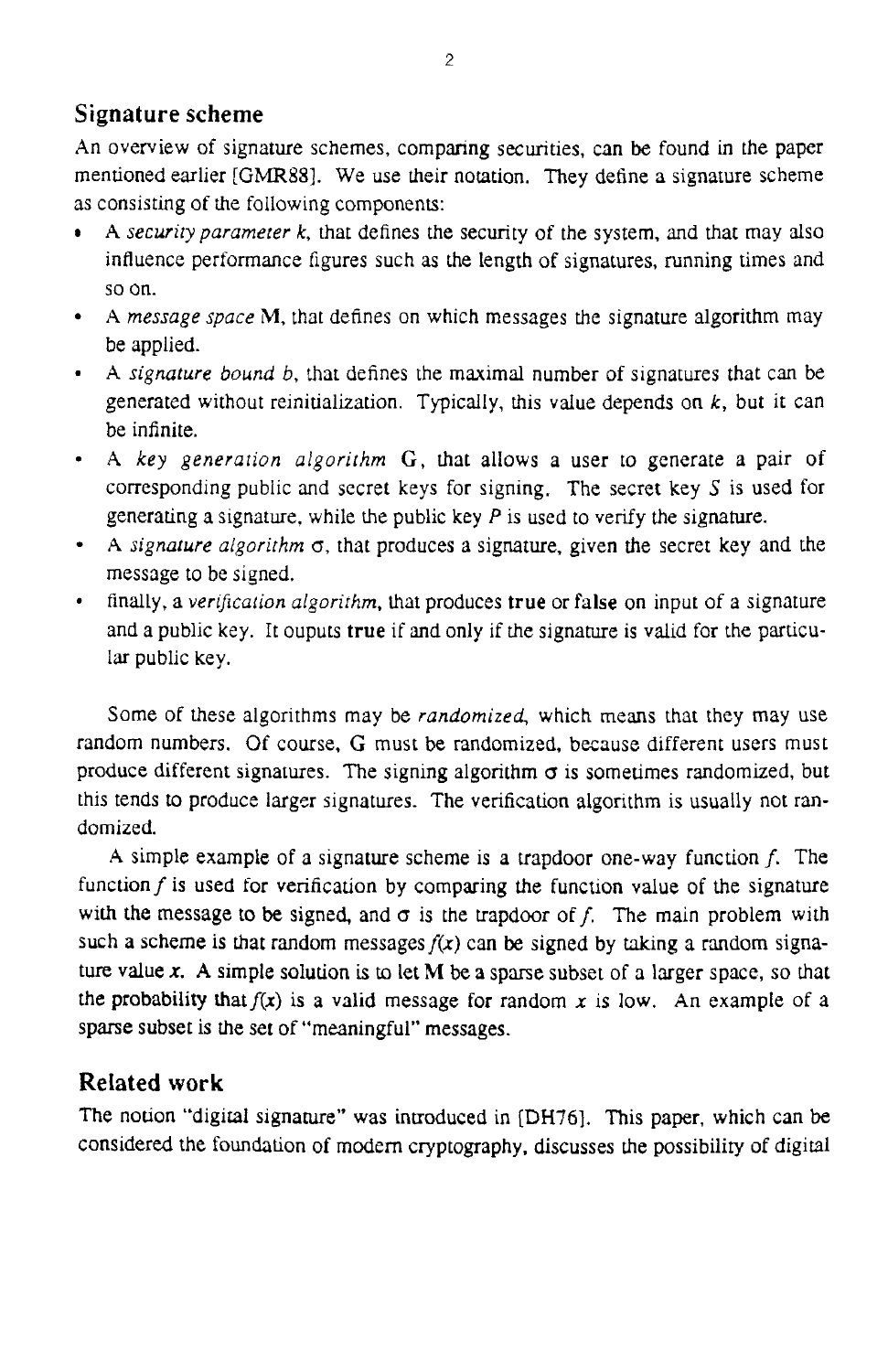signatures **and** the use of a **trapdoor** one-way function to make them.

**mSA781** is the original article on the RSA scheme. It introduces the famous RSA trapdoor one-way function. This function is still widely in use and is applied **fre**quently. **A** well-known weakness *of* **RSA** is that it is multiplicative: **the** product of two signatures **is** the **signature** of the product This potential problem can **be** prevented as above by choosing an appropriate sparse message space.

Since then, an enormous **number** of signature schemes have been proposed [Rab77, MH78, Sha78, Rab79, Lie81, DLM82, GMY83, Den84, GMR84, OSS84, **ElG85,** OS85, **FS86, BM88.** *GMR88.* **CA89,** EGL89, EGM89, Mer89, Sch89, SQV89, BCDP90, Cha90, CR90, Hay90, CHP91], applied [Wil80, Cha82, Gol86, Bet881, and broken [Yuv79, Sha82, Tu84, BD85, EAKMM85, Roo91]. We will not discuss all these schemes here; we only discuss the Ones that are interesting to compare with the new scheme.

The schemes [Rab79, *GMY83,* **GMR84,** GMR881 are steps towards a provably secure **signature** scheme. The scheme described in the last article is secure in a very strong way: it **is** "existentially unforgeable under an adaptive chosen-message attack' with probability smaller than  $1/Q(k)$  for every polynomial Q. This means that generating a new signature is polynomially hard if signatures on old messages are known, even if the old signatures are on messages chosen by the attacker.

The scheme in [GMR88] is based *on* factoring. While our scheme is based on the slightly stronger RSA assumption, it is much **more** efficient The signature scheme of [GMR88] uses a large amount of memory *for the* signer, and quite **a** lot of computa**tion.** *Our* scheme **uses no** memory **at** all, except for a counter and the public values. and signing and verifying takes about **as** much computation **as** RSA **does,** depending on **the** parameters.

#### **The Lamport Scheme**

**Our** scheme can **be** thought of an optimization for **both security** and efficiency of **[GMY83].** To explain **the** new system, we compare it to **the earlier** *Lomporr* scheme (explained already in DH76, page **6501).** To make **a** signature in this scheme, the signer **maka** a secret list *of 2k* **random** numbers

 $A = a_{1,0}, a_{1,1}, a_{2,0}, a_{2,1}, \ldots, a_{k,0}, a_{k,1},$ 

applies a one-way function  $f$  to all elements, and publishes the result  $\bf{B}$ :

$$
\mathbf{B} = \begin{cases} f(a_{1,0}), f(a_{2,0}), \dots, f(a_{k,0}) \\ f(a_{1,1}), f(a_{2,1}), \dots, f(a_{k,1}) \end{cases}
$$

The signature consists of the numbers  $a_{1,m_1}, a_{2,m_2},..., a_{k,m_k}$  from the list A (one from each "column"), where  $m_1$ ,  $m_2$ ,...,  $m_k$  are the bits of the message to be signed. The lists A and **B** cannot **be** used again.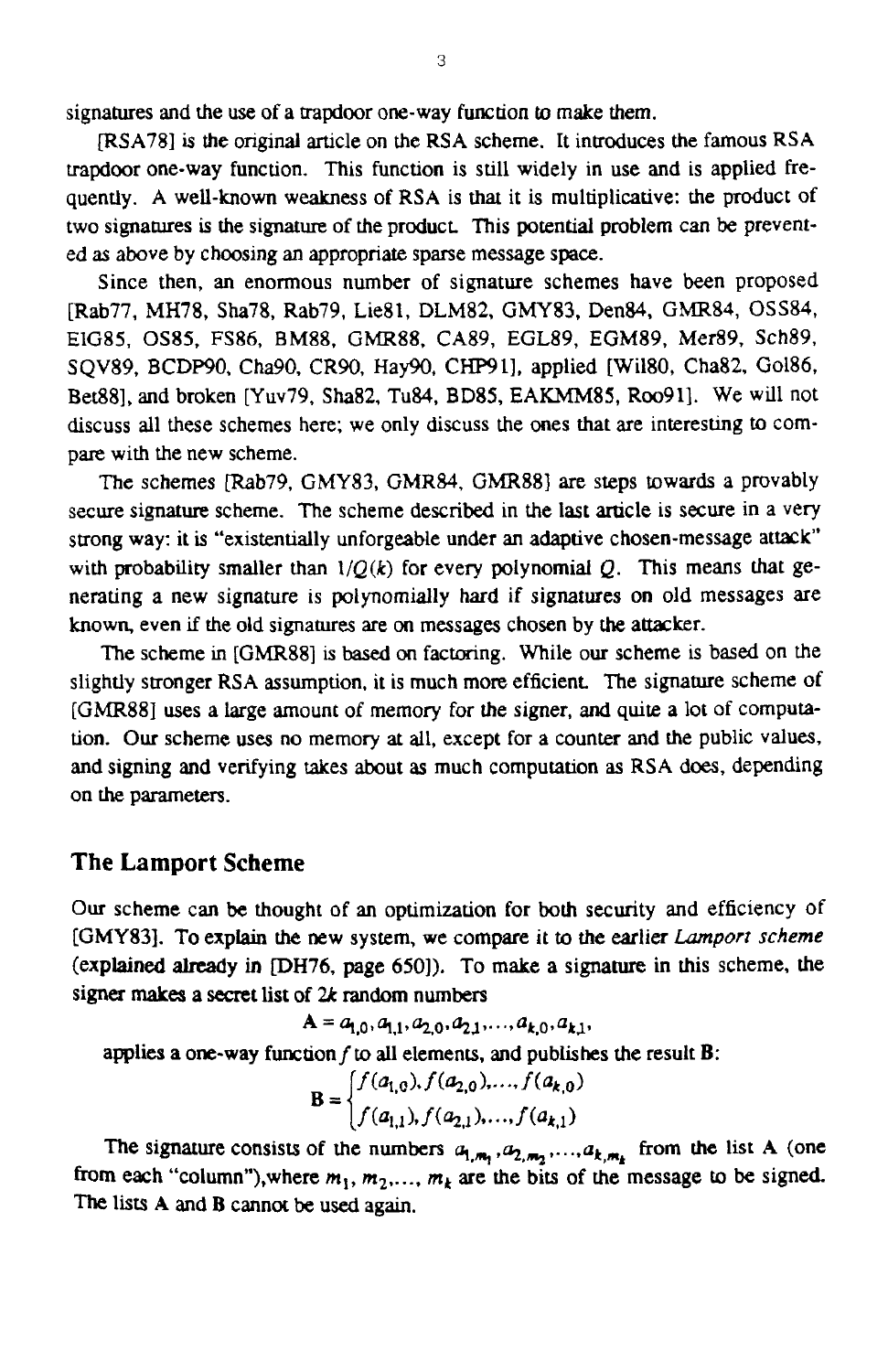The properties of Lamport's scheme are easy to verify:

- $\bullet$ Signing a message is only the publication of the proper elements of **A.**
- To forge a signature, one needs to find certain values from the list **A**. How hard this is, depends on the security of the one-way function  $f$ .
- If the values **A** are only used for one signature, new signatures cannot be made from **old** ones.
- Verification of a signature consists of applying the one-way function to the signature values, and comparing them to the public values determined by the signed message.

The new system uses the same idea, with three important differences. first, the list **B** is replaced by another list that can **be** used for all signatures. Second, the list **A** is constructed from two lists so that less memory is needed to define it. Third, the elements of **A** in the signature can **be** combined into **a** single number.

#### **A small optimization**

There is **a** rrivial optimization of Lamport's scheme that reduces the number of public function values to almost half, that we could not **find** in the literature. This optimization is independent of the signature scheme 3s such. Basically, the signer signs by publishing a  $k$ -element subset of the  $2k$  secret numbers. Lamport's scheme chooses a particular set of subsets of the set of 2k elements, **as** shown above. The necessary property of this set of subsets is that no subset includes another.

There are other sets of subsets with the property that no subsets includes another. **A** largest set of subsets with this property is the set of all k-element subsets (a wellknown result from lattice theory). For these sets, **it** is easy to see that no subset includes another.

For example, in Lamport's scheme, the list of 6 elements

$$
A = a_{1,0}, a_{1,1}, a_{2,0}, a_{2,1}, a_{3,0}, a_{3,1}
$$

allows us to sign messages of 3 bits. If we renumber A as  $a_1, a_2, a_3, a_4, a_5, a_6$ , we get the set of 20 three-element subsets of A:

> $\{a_1, a_2, a_3\}$ ,  $\{a_1, a_2, a_4\}$ ,  $\{a_1, a_2, a_5\}$ ,  $\{a_1, a_2, a_6\}$ ,  $\{a_1, a_3, a_4\}$ ,  $\{a_1,a_3,a_5\}$ ,  $\{a_1,a_3,a_6\}$ ,  $\{a_1,a_4,a_5\}$ ,  $\{a_1,a_4,a_6\}$ ,  $\{a_1,a_5,a_6\}$ ,  $(a_2, a_3, a_4), (a_2, a_3, a_5), (a_2, a_3, a_6), (a_2, a_4, a_5), (a_2, a_4, a_6)$  $\{a_2,a_5,a_6\}, \{a_3,a_4,a_5\}, \{a_3,a_4,a_6\}, \{a_3,a_5,a_6\}, \{a_4,a_5,a_6\};$

this allows us to sign one of 20 **messages,** which is equivalent **to** more than **4** bits.

In general, **there** are

$$
\binom{2k}{k}
$$
 or about  $\frac{2^{2k}}{\sqrt{k\pi}}$ ,

k-element subsets, so that we can sign messages of about  $2k - \frac{1}{2} \log_2(k\pi)$  bits. The original Lamport scheme allowed messages of only *k* bits, so that we get almost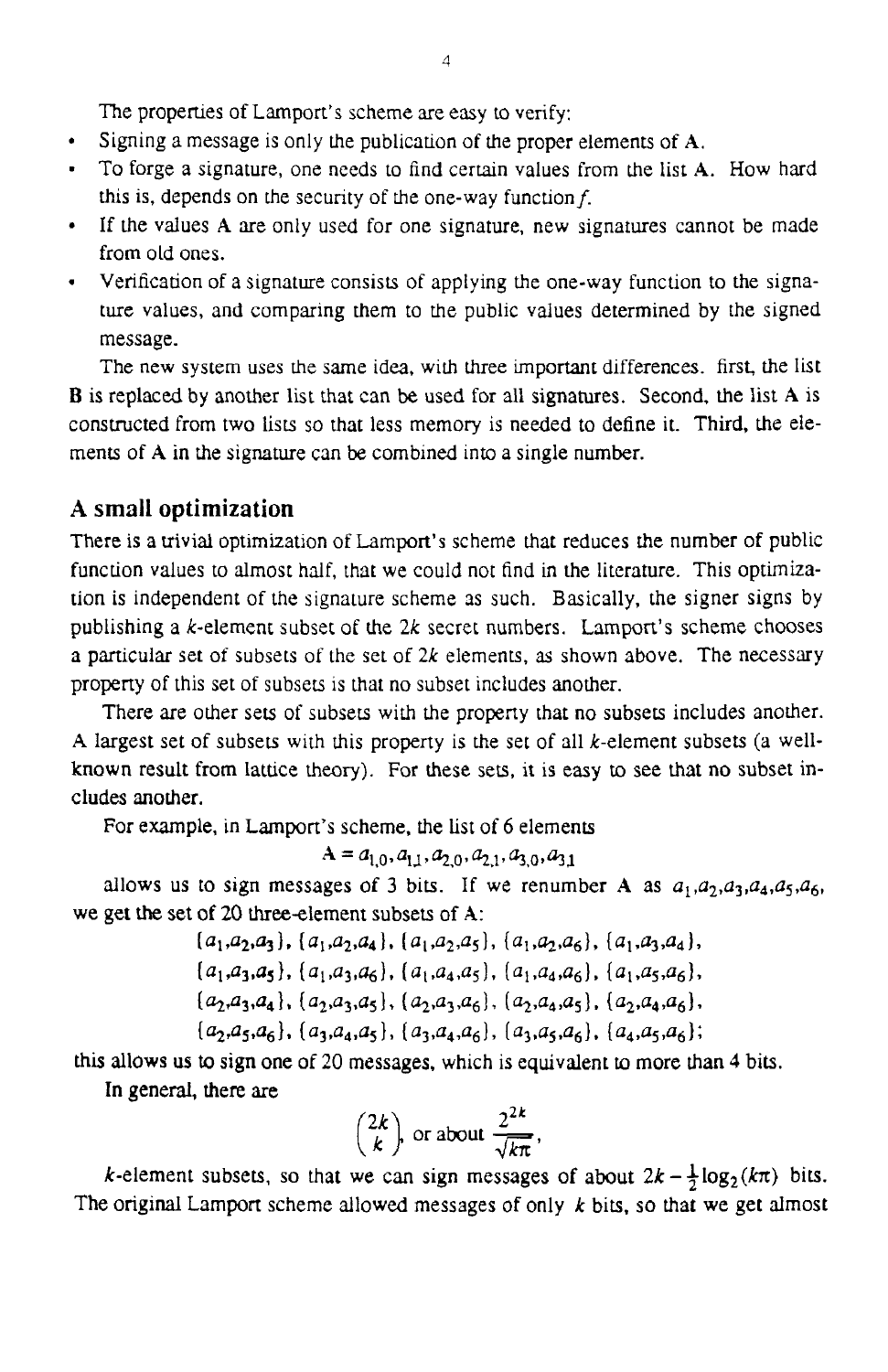a doubling of the message size for the same size of the *list* **B.** This simple improvement can also **be** used in our new signature scheme.

To encode a signature, a mapping **needs** to **be** defined between messages and these subsets:

$$
s(message) = subset.
$$

The simplest mapping just enumerates messages (interpreted as numbers from *0*  onwards) to sets (seen as binary strings that denote 1 for presence **and** *0* for absence) in order. Such a mapping is easily and efficiently computed by the algorithm shown in figure 1. The binomial coefficients do not need to be computed by repeated multiplication and division. The first binomial coefficient is always the same, so it can **be** precomputed, **and** the others can **be** computed by one multiplication and one division **by**  small numbers using the properties:

$$
\binom{t-1}{e} = \binom{t}{e} \cdot \frac{t-e}{t} \text{ and } \binom{t-1}{e-1} = \binom{t}{e} \cdot \frac{e}{t}.
$$

The algorithm outputs ones and zeros corresponding to the elements **in** the resulting set.

Note that the Lamport scheme uses another mapping that maps numbers onto *k*element subsets, **but that** only a small number of these sets are used.

Let *n*, the message, be a number in the range  $0 \dots \binom{2k}{k} - 1$ . Put  $2k$  in  $t$  and  $k$  in  $e$ . While  $t > 0$ : Put  $t-1$  in  $t$ . If  $n \geq {t \choose e}$  put  $n - {t \choose e}$  in *n, e* - 1 in *e,* and output a 1 (this *t* is in the set). Else, output a 0 (this *t* is not in the set).

Fig 1. Algorithm for the mapping *s*.

#### **The New Signature Scheme**

The new signature scheme replaces the list A of the Lamport scheme by a list of num**bers that can be** organized in a matrix. Instead of using a new list **B** for every signature, **a fixed list** called **R** is used for all signatures **and** all participants. The one-way functionf is **replaced** by **a** set of trapdoor one-way functions, that changes per signature. For the trapdoor one-way functions, **we** use the modular root function of **IRS A7 81.** 

The construction allows us to sign long messages using only **a** few numbers to define the set **A.** In the example of figure **2,** the **set A** of 12 elements is **constructed**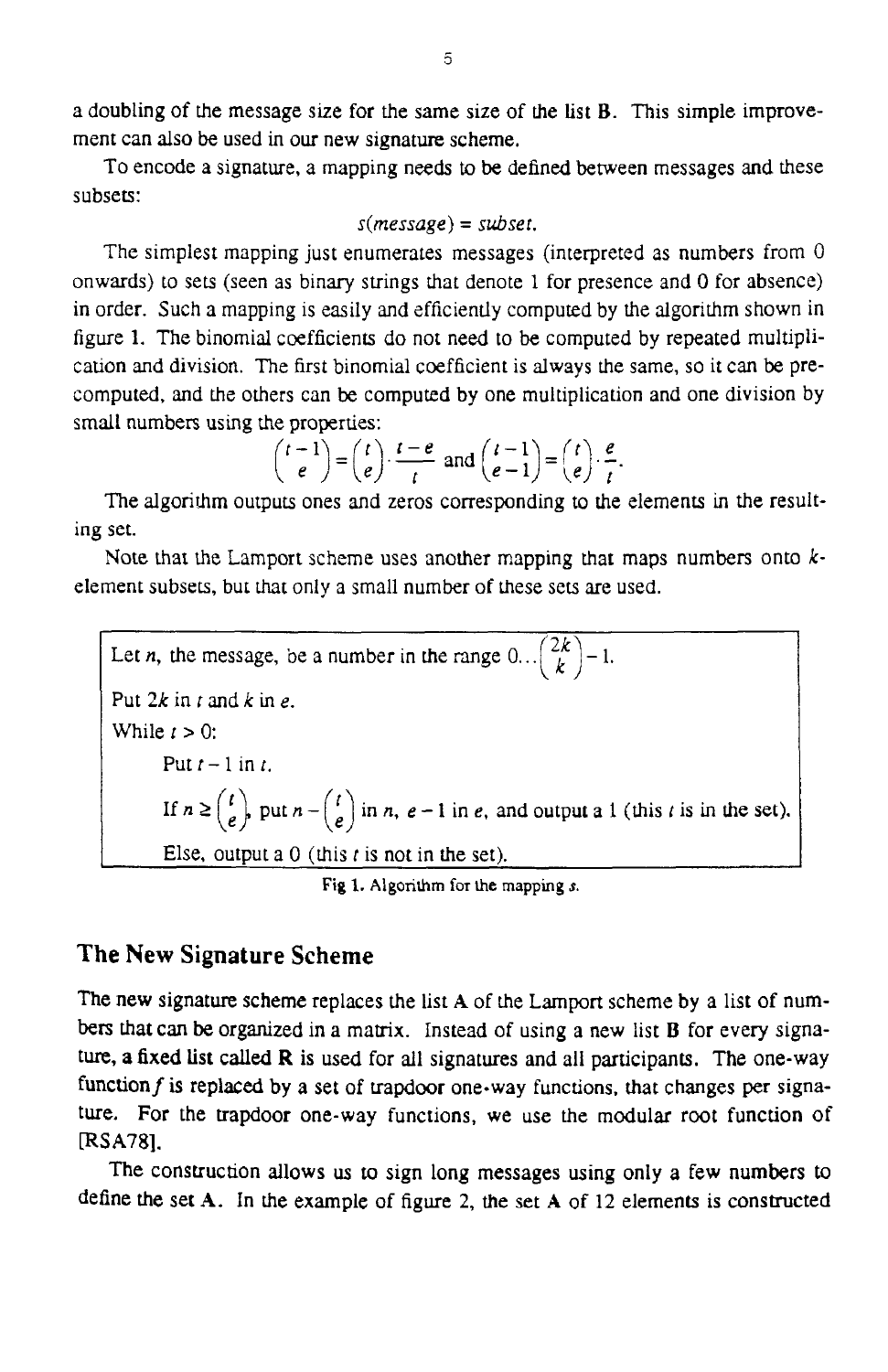from three primes  $p_1$ ,  $p_2$ ,  $p_3$  (used only for this signature) and four public values  $r_1$ ,  $r_2$ ,  $r_3$ ,  $r_4$  (that can be used again). This set allows us to sign messages of 9 bits, since there are **924** > **29** possible 6-element subsets of **A.** Signing messages of 9 bits in the orignal Lamport scheme takes 18 public values that can **be** used only once.

| $2r_1$ | $\sqrt[n]{r_2}$ | ヾ゚゚゚゚゚ | V<br>۰4 |
|--------|-----------------|--------|---------|
| ?∛∩    | $\sqrt[2]{r_2}$ | ぐら     | $r_1$   |
|        |                 | ۸,     |         |

**Fig. 2. Example list A of he new scheme.** 

The numbers  $ai$  of  $A$  are secret encryptions of the numbers  $ri$  of  $R$ , and the corresponding decryption exponents are public. The multiplicative property of **RSA**  allows us to multiply the values of the signature to form one number. Verification of a signature can **be** done using a simple computation, without having to compute the separate factors.

The public values of the new system are:

- One modulus per signer:
- The system-wide list **R.** This list is **used** by all users, and that it **does** not change often, so that distribution does not require much traffic. The numbers in R *are*  smaller than the smallest modulus used by the signers.
- **A** list of sets of primes that may be used for signing. For security reasons, the *sets*   $\bullet$ may not overlap each other, **and** the signers may only use these sets of primes.

**A** signature consists of the original message signed, the signature proper (an integer smaller **than** the modulus of the signer), **and** a description of the prime set.

In the language of *[GMR88]:* 

- The security parameter determines the size of the **RSA modulus.** This modulus  $\bullet$ can vary per user.
- $\bullet$ The message space **M** is (equivalent to) the set of subsets of **A** that include half the elements.
- **The** size *of* the public list of sets **of** primes determines the signature bound **6.**
- $\bullet$ Key generation is a matter of generating an **RSA** modulus, and computing exponents for the modular root extractions.
- **Signing** and verification are defined below.  $\bullet$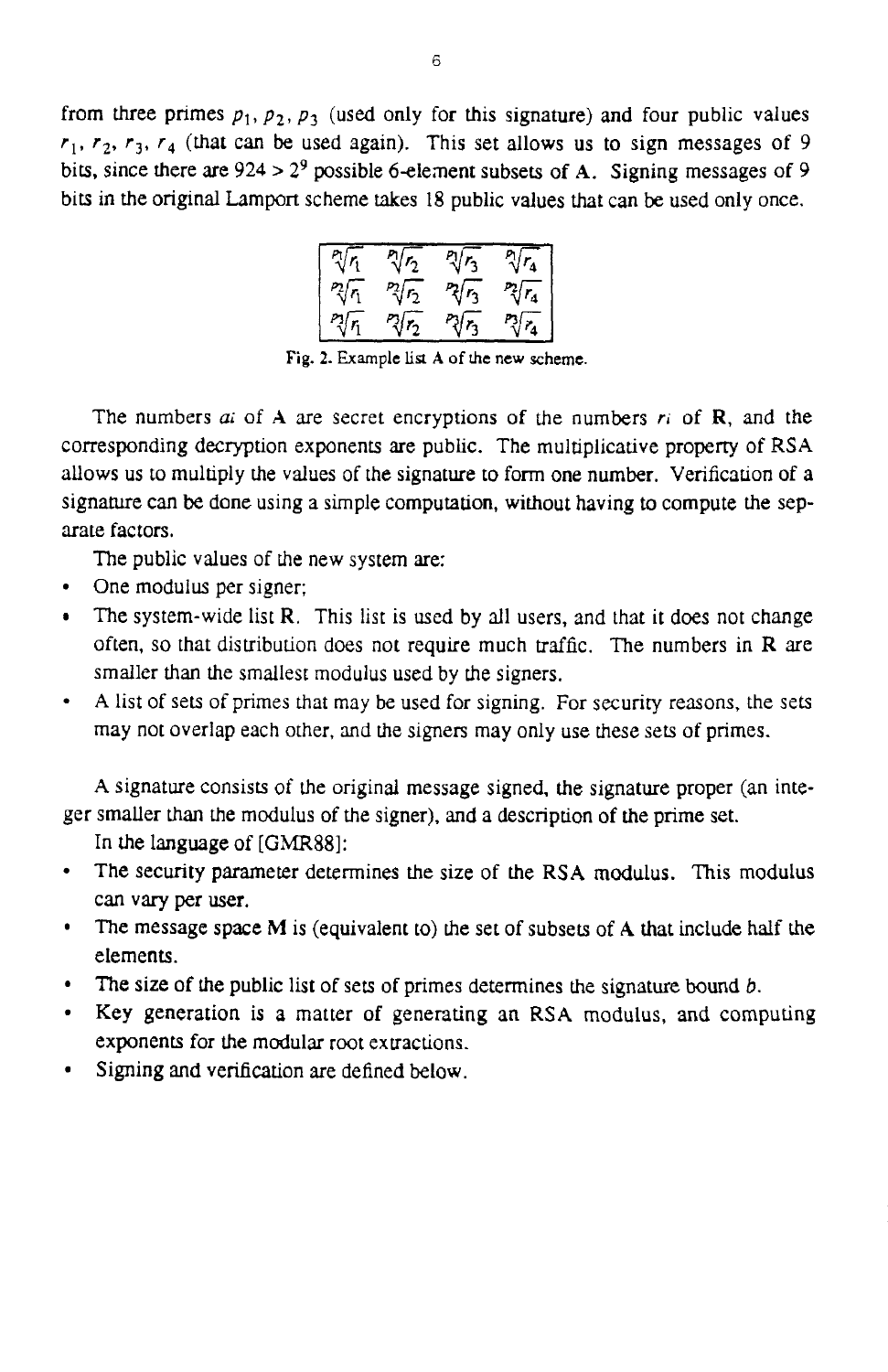### **Signing**

For the list **A** of a signature, the set of **RSA** encryptions <br>  $A = \left\{ \sqrt[p]{r} \mod n \mid p \in P; r \in R \right\}$ <br>
is used, where:

$$
\mathbf{A} = \left\{ \sqrt[p]{r} \bmod n \, \middle| \, p \in \mathbf{P}; r \in \mathbf{R} \right\}
$$

is used, where:

- **P a set** of primes from the public lisc
- **• R** is the public list of verification values;
- *r* is the RSA modulus of the signer.

As explained above, a signature is constructed from a subset determined by  $s(m)$ of half these numbers. The constant *k* used in **the** algorithm **that** maps **s** is equal to  $\frac{HP+IR}{2}$ . This allows us to sign a message of almost  $#A = AP+IR$  bits. The product of the elements of **A** in this subset is the signature. Since this is a single number, the signature is much more compact **than** in Lamport's scheme.

Thus, signing a message consist of the following steps:

Choose **the** set **P** of primes that **is** to **be used** for this signing from the public list. This determines **A:** 

$$
\mathbf{A} = \left\{ \sqrt[p_i]{r_j} \mod n \middle| i, j \in \{1, ..., \# \mathbf{P}\} \times \{1, ..., \# \mathbf{R}\} \right\}.
$$

Like the *sets* **A and B** in **Lampart's** scheme, the set **P** can **be** used only once. The list **A** need not **be** computed.

- Determine the message *m* to sign. This could **be** 3 message, or a public hash function value of that message, for example.
- Compute the subset M of index pairs from  $\{1,\ldots,\text{HP}\}\times\{1,\ldots,\text{HR}\}\$  from the message *m* with the algorithm described above:

$$
\mathbf{M}=s(m)
$$

Compute the signature proper:

$$
S=\prod_{i,j\in\mathbf{M}}\frac{p_i}{\sqrt{r_j}}\ (\mathrm{mod}\ n),
$$

**and** send *m,* **P,** and **S to the** recipient.

There **are two ways** to increase the efficiency of signing. **If** there is time **to** do a precompuration, **the** entire **set A** can **be** computed **before** the value **of** *m* is **known.**  Although **this** takes quite **a** while, signing becomes much faster, since signing consists **only of** multiplying **the** proper values of **A** together. **If** precomputation is not **possible,**  the computation **of 3** can **be speeded up** with a *vector uddifion* chain **Bos921.** 

#### **Verification**

4

Instead of **trying to** compute individual factors of the signature, the number **S** can be verified in a single computation. To see this, we note that the power of the signature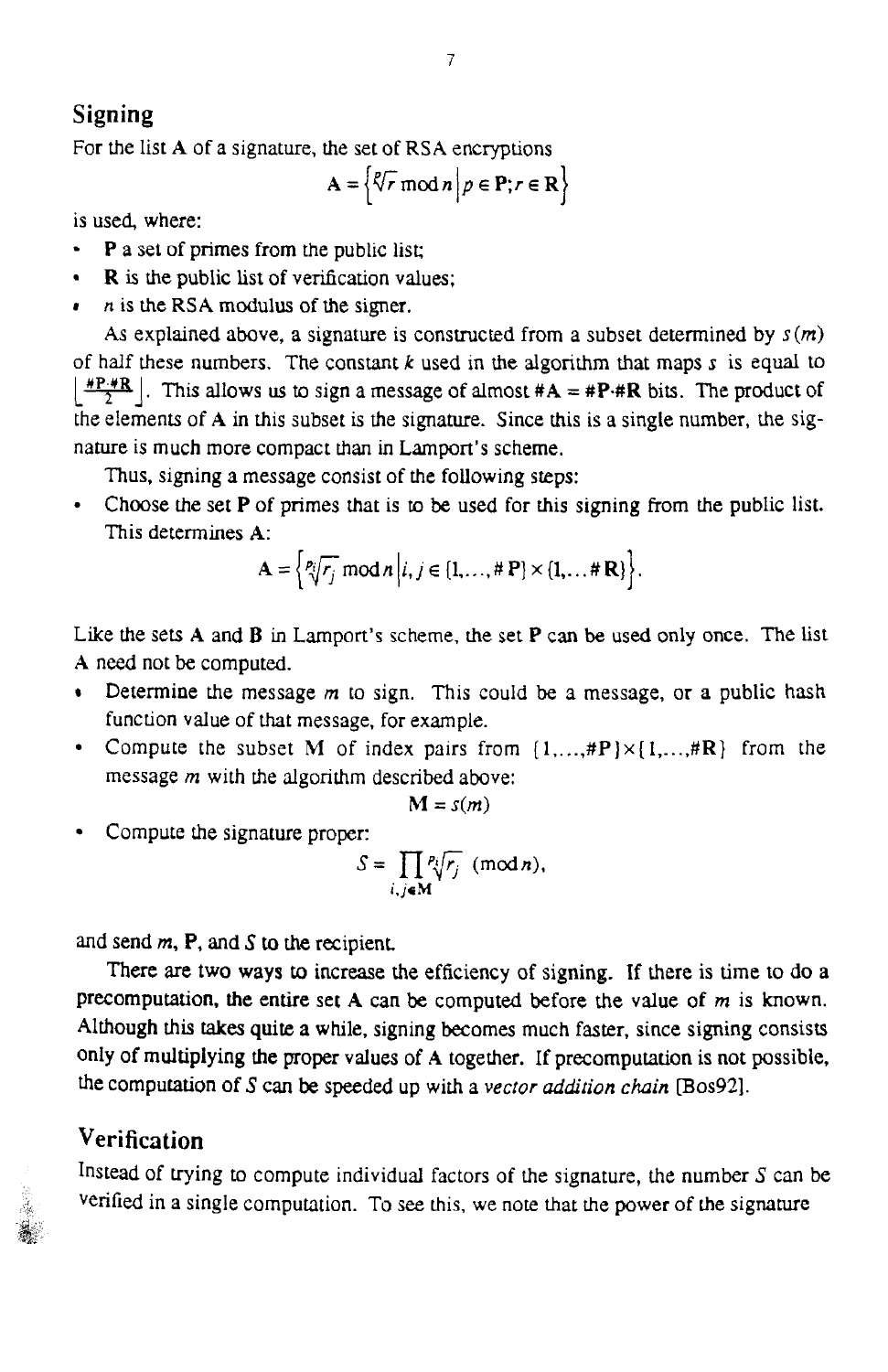# $\prod_{\zeta k \in P} \rho_k$

should be equal to the following product that can be computed from public values:

$$
\prod_{i,j\in\mathbf{M}}r_i^{k\in\mathbf{P}}/p_j
$$

The lower product can be computed **with** a vector addition chain. Verificstion of a signature consists of checking that these two values **are the** same. The verification can be performed with **3** single vector addition chain, if the inverse of rhe signature is computed first:

$$
(S^{-1})^{k\in P} \cdot \prod_{i,j\in M} r_i^{k\in P}/p_j
$$

which must evaluate to  $1 \pmod{n}$ . To increase the efficiency of the verification, the signer could send **1/S** instead of S, so that the inversion **is** performed only once by the signer, and not by every verifier.

If not ail prime numbers from **P** occur as exponents in **the** set M, it is possible to verify a signature **using** slightly fewer multiplications by raising **S** to only the OCCLUTing **primes.** Unfortunately, his optimization **is** only applicable in the less interesting cases where verification requires a lot of multiplications.

The **verifier must** also **check** wheber **P** occurs in the public list. If P is described as an index number in this list, this is of course unnecessary.

#### **Parameters**

In practice, the following parameter values could **be** used:

- **A** modulus *size* big enough to make factorization **hard** (200 **digits,** or *668* **bits).**   $\bullet$
- **R a list** of 50 numbers.  $\bullet$
- The sets **P** consisting of the  $(5n + 1)^{th}$  to the  $(5n + 5)^{th}$  odd prime number, where  $\bullet$  $n \in \{0, \ldots, 16404\}$  is the sequence number of the signature. This uses the primes of up to **20** bits.

With **these** parameters, we have sets **A** of **250** elements. so that a message **of 245**  bits **(30** bytes) can **be** signed. **A** signature consists of the message, the signature product (668 bits, or *84* **bytes),** and the **index** number of the prime set (15 bits, *or* **2** bytes). **Computing a** signature takes about 15 12 modular multiplications, and verification **about 272; both these numbers are** obtained using vector addition chains.

The list of the odd primes up to 20 bits (the highest being 1048557) can easily be stored; it would **need** only *64* **K** bytes of storage (using a bit table of the **odd** numbers) and contain *82025* primes. Such a list can easily **be stored** in a ROM chip. When all primes are used up, the user can choose a new modulus and *start* again. Another solu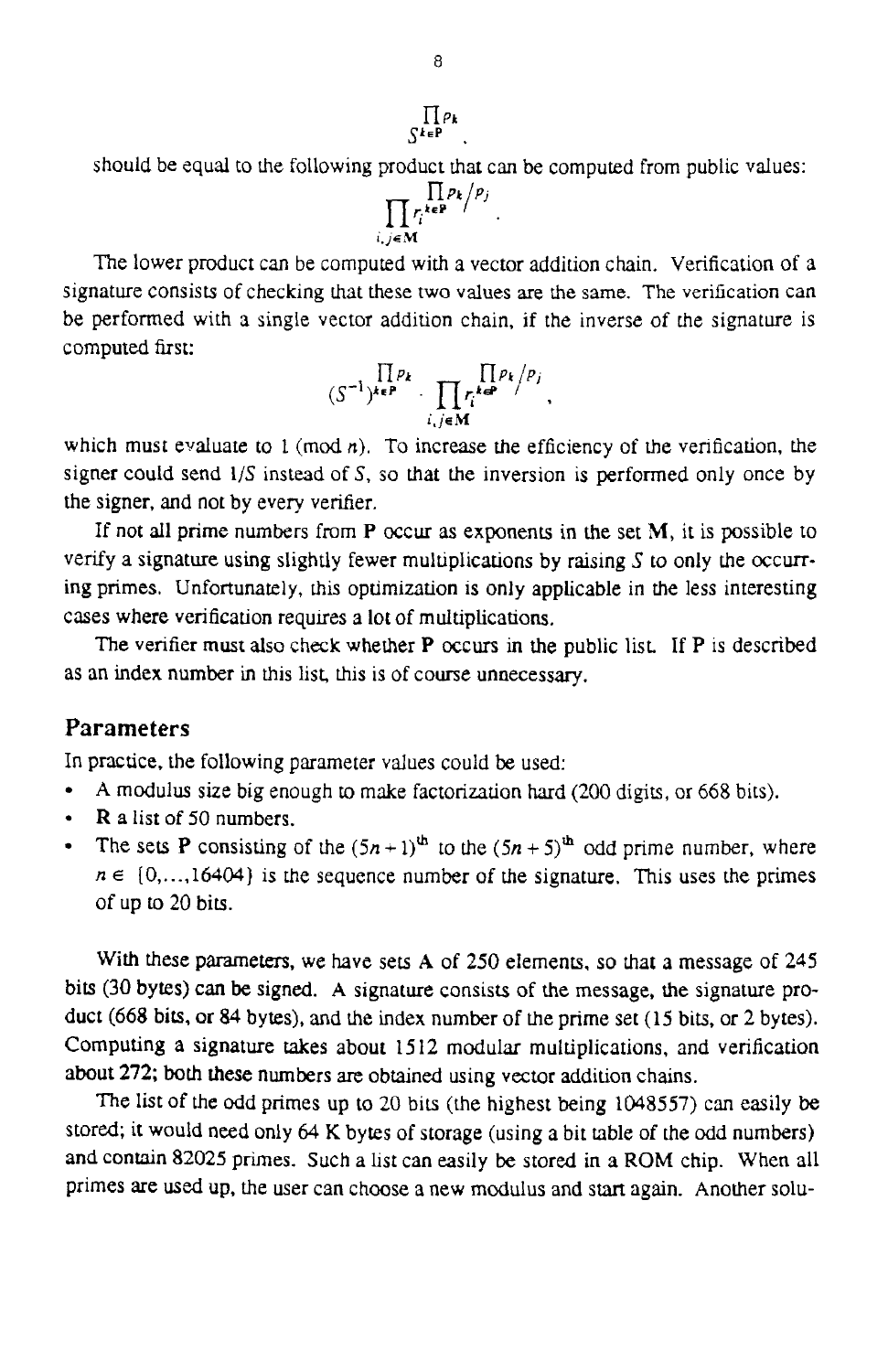tion is to change the list **R** often enough so that users do not run out of primes. TO make **it** possible to verify old signatures, old values of **R** and the user moduli must **be**  saved.

The list **R** can be computed from a seed number using a public hash function. This way, only one seed **number** is needed to define **R.** This allows us one to use a long list **R** while using small amounts of **data** to distribute **it. Also,** less **data** is needed to Save **old** lists.

Figure 3 shows the performance of the algorithm for several sizes of **R** and P. For each of the entries in the table, the modulus is 668 bits *(200* decimal digits), and the size of the primes in P is 20 bits. The entries are computed **by** averaging random number approximations. The entries marked by \* have an estimated standard deviation higher than 10, so that the last digits are **likely** to **be** inaccurate.

Powers and products were computed using addition chains and sequences: see **[Bos92,** chapter **41.** The products were computed collecting the base numbers; for example, the product

$$
b_2^{\varepsilon_1} \cdot b_3^{\varepsilon_1} \cdot b_1^{\varepsilon_2} \cdot b_3^{\varepsilon_2} \cdot b_4^{\varepsilon_2} \cdot b_2^{\varepsilon_3}
$$

would be computed **as** 

$$
b_1^{e_2} \cdot b_2^{e_1+e_3} \cdot b_3^{e_1+e_2} \cdot b_4^{e_2}
$$

using a vector addition chain algorithm. **In the** cases were **a** single power was to be computed, the "window method" **of [Bos92]** was applied.

The table shows that in the general case, where verification is done more **often than**  signing, it is advantageous to use a small P, possibly **of** only one element. The length of the list **R** is not **a** problem **if it** is generated from a seed, **as** suggested above. Another advantage **of** using a small set **P** is that the **list R** has to change less often.

| #R                                   | # P | message | sign    | verify  |  |
|--------------------------------------|-----|---------|---------|---------|--|
| 250                                  | 1   | 245     | 910     | 152     |  |
| 50                                   | 5   | 245     | 1512    | 272     |  |
| 5                                    | 50  | 245     | 1451    | 2048*   |  |
| 1                                    | 250 | 245     | 796     | $7123*$ |  |
| 500                                  | 1   | 495     | 1035    | 278     |  |
| 50                                   | 10  | 495     | $2964*$ | 1372*   |  |
| 68                                   | 1   | 64      | 819     | 61      |  |
| 17                                   | 4   | 64      | 1317    | 162     |  |
| 4                                    | 17  | 64      | 1301    | 659*    |  |
| c<br>n<br>. <del>.</del><br>$\cdots$ |     |         |         |         |  |

Fig. 3. Performance for different size of R and P.

The influence of the modulus size and prime size on the performance is shown **is**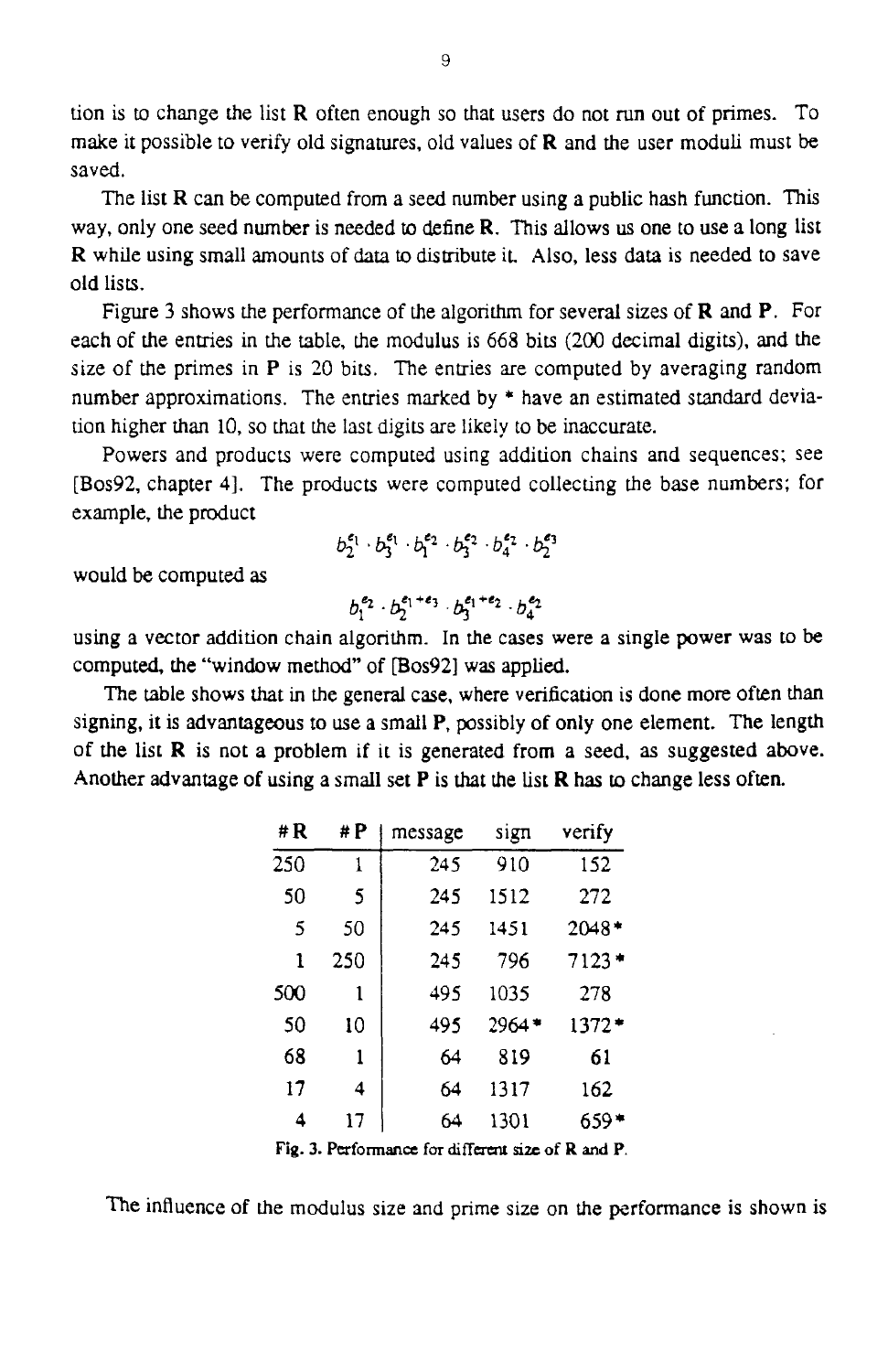Figure **4.** In this table, the size of **R** is set **u)** 50 elements, while the sets **P** contain *5*  elements each. The number of multiplications for signing depends on the size of the modulus only, while the number of multiplications for verifying depends on the size of the prime numbers only. Although it saves **a** little time during the signing to use a shorter modulus, we suggest using a **modulus** of 668 bits, since the current technology already allows factoring numbers of up to 351 bits.

The size of the primes in the sets **P** determines the verification time. Choosing smaller primes increases the **speed** of verification, **but** allows fewer signatures before a new list **R** is needed.

| ied.         |         | le primes in the sets P determines the verification<br>creases the speed of verification, but allows fewer si |     |
|--------------|---------|---------------------------------------------------------------------------------------------------------------|-----|
|              |         | prime size   verifying                                                                                        |     |
| modulus size | signing | 10                                                                                                            | 171 |
| 512          | 1172    | 20                                                                                                            | 272 |
| 668          | 1512    | 30                                                                                                            | 381 |

**Fig. 4.** Performance **for** different *sites* of modulus **and primes.** 

If the elements of **A** are precomputed, signing takes  $#A/2-1$  multiplications. The precomputation takes about **7964#A** multiplications, so precomputation is only effective if there is plenty of time for doing it

For extremely fast verification of signatures, we choose a list  $\bf{R}$  of 68 elements, generated from a **seed** number that is part of the signature, **and P** =( *3).* For these parameters, the message to **be** signed is *64* bits (8 **bytes).** This allows verification of a signature in only 35 modular multiplications, plus the time to generate the elements of **R.** Signing takes about 819 multiplications. Using precomputation, signing takes 33 multiplications, but about *55000* multiplications for the precomputation.

#### **Proof of unforgeability**

We prove that the signature scheme **is** "existentially unforgeable under an adaptive chosen-message attack". This means that, under the **RSA** assumption, if **an** attacker can influence **the** signer **to** sign any number of messages of his liking, he cannot forge new **signatures in** polynomial time, even **if** the messages depend on the signatures on earlier messages.

The main theorem used to prove unforgeability of the signature **system** is proved **by** Jan-Hendrik Evertse and Eugene van Heijst in **EH901, and** is a generalization of a theorem **by Adi** Shamir **[Sha33].** The theorem is about computing a product of **RSA**  roots with a **given** modulus if **a** set of products of signatures is known. Under the RSA assumption, the theorem states that if a set of products of roots is known, the only new products of roo& that can **be** constructed in polynomial **time** are those that can **be**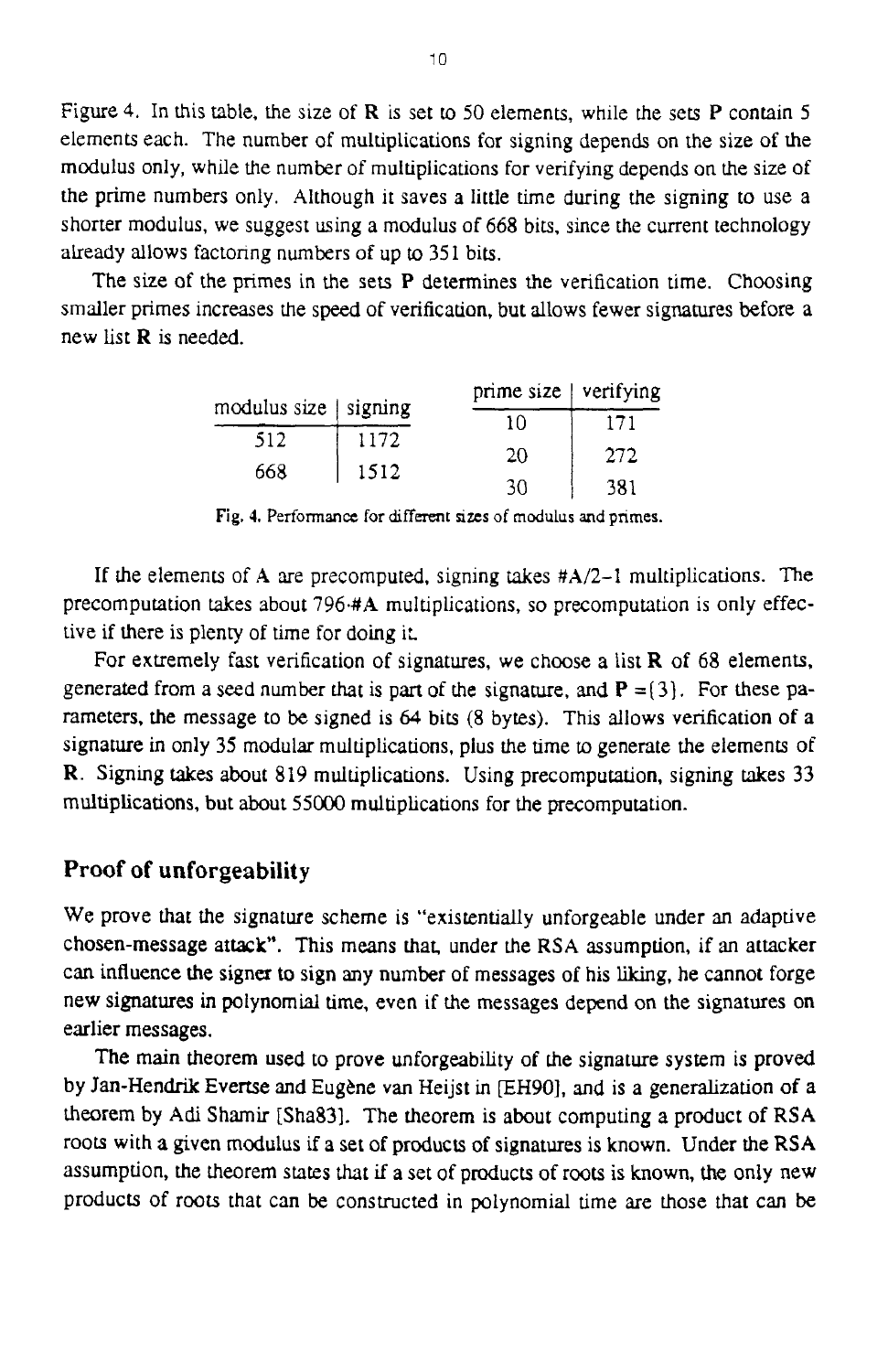computed using multiplication and division.

One assumption we make is that the attacker cannot combine the signatures of different participants, because they have different moduli. This is still an open problem. This assumption allows us to use the results of [EH90].

**In** our situation, we assume an attacker who knows many signature products **S**  from a participant. These products can be written as products of roots of elements of R:

$$
r_1^{x_1} r_2^{x_2} r_3^{x_3} \cdots r_{\#R}^{x_{\#R}},
$$

where the numbers *Xi* are rational numbers, The theorem *of* EH901 states that if we interpret the *x* as vectors, the only new products that can **be** computed by the attacker correspond to linear combinations of these vectors. What remains to **be** proved is **that**  linear combinations of these vectors **do** not give products that the attacker can use for new signatures.

The denominators of the rational numbers  $x_i$  are products of primes from the set **P** of the corresponding signature, since the  $x_i$  are sums of the form  $\frac{1}{p_1} + \frac{1}{p_2} + \cdots$ , where  $p_i \in \mathbf{P}$ . This means that we can speak of "the set of primes in a vector", meaning both the set of primes that occur in the denominators of the elements, and the set **P** used for generating the signature. Every signature uses another **P,** and the sets **P do** not overlap, so the sets of primes in the vectors also do not overlap. **A** linear combination of vectors will contain only primes that occurred in the original vectors. From this we see that combining signatures with multiplication and division will not produce a signature with a set P that is not used before.

For a set **P** that **has** already been used, the only linear combination of vectors that contains the primes of P is a multiple of the corresponding vector, because any other linear combination of vectors contains primes not in **P** . This means that other **signa**ture products **do** not help compute a new signature product with a given set P. From the definition of the signature product, we see that a power of a product cannot **be a**  signature on another message, so this method also yields no new signatures for the attacker.

Note **that** if **m** is **a one-way** hash function of **a** message, signatures on other messages *can* **be forged** if the **hash** function is broken. This **is** of course a separate problem **from the** security of **the** signature scheme.

From the above we conclude that **an** attacker cannot, under the **RSA assumption,**  Produce a signature *product* that **is** not already computed **by** the **signer.** This finishes the proof that the signature scheme is secure.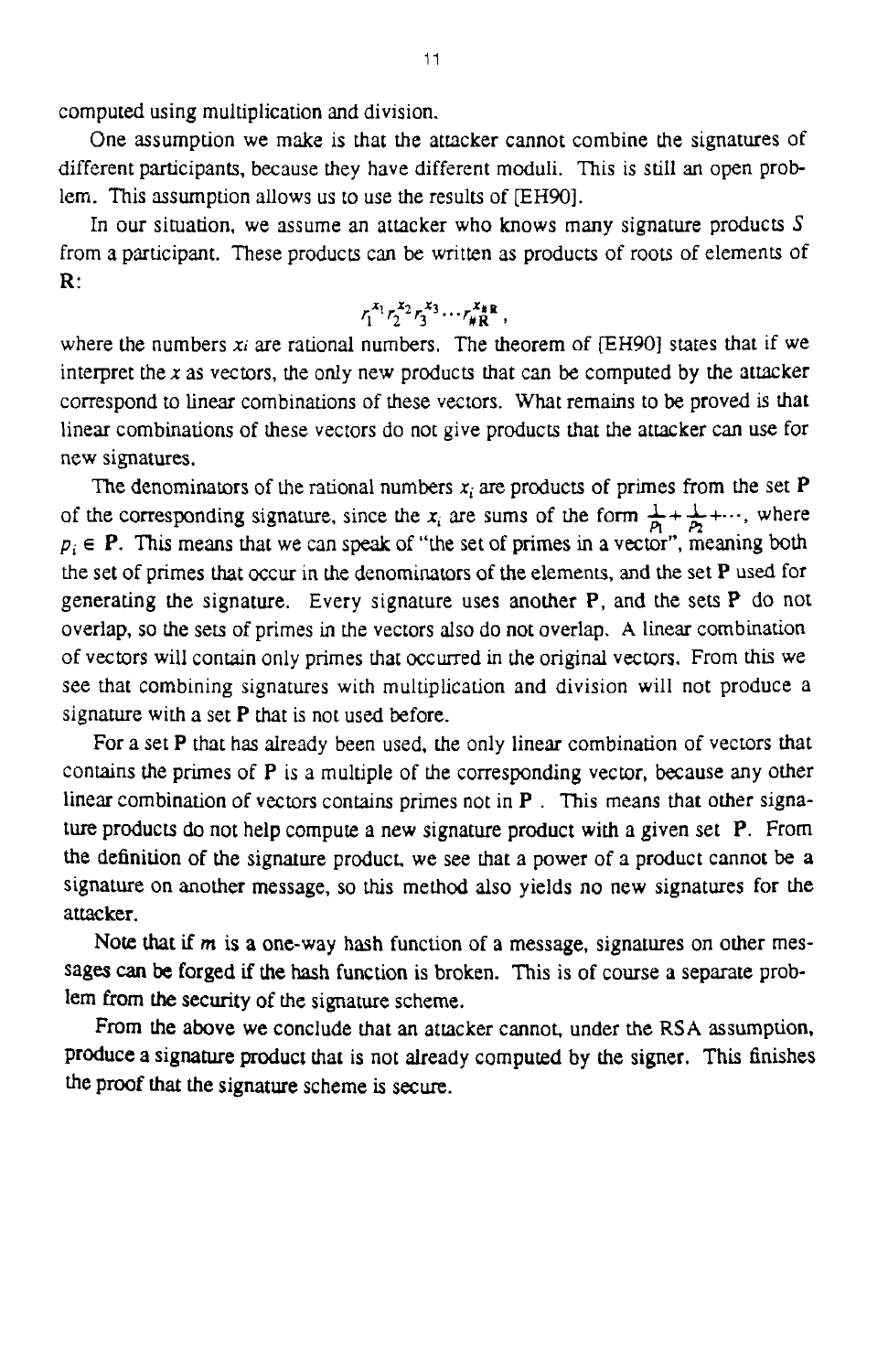#### **Conclusion**

It was already known that a signature with provable unforgeability existed under the factoring assumption. Our scheme, based on the modular root assumption, improves on the scheme in the literature on several points: signatures are smaller, while signing and verification use much less memory and computation. The new scheme has a large degree of flexibility, allowing the signing of both long and short messages **by** varying the parameters.

#### **References**

- [BCDW] **J.** F. **Boyar, D. Chaum. I. B. Damgird** and T. **Pedersen:** *Convertible Undeniable Signawes.* Advances in Cryptology: Proc. Crypto '90 (Santa **Barbara.** CA, **August** 1m), to *be* **published**
- [BD85] **E. F. Brickell and J. M. DeLaurentis:** An Attack on a Signature Scheme proposed by *Okmnoto and Shraishr,* Advances in Cryptology: Roc. Crypto *'85* (Santa Barbara, CA, August 1985), **pp.** 28-32
- [Bet88] **T. Beth:** A *fiut-Shm'r.likr Alrthenticnrion Protocol for rh ElGd Schenu,* Advances in Cryptology: Proc. Eurocrypt '88 (Davos, Switzerland, May 1988), pp. 77-86.
- [BM88] **M. Bellare** and **S. Micali:** *How 10 Sign Given my Trapdoor Function,* Advances in Cryptology: **Proc.** Crypto '88 (Santa **Barbam** CX. August **1988). pp.** 200-215.
- **[Bos92]**  J. **Y. E. Bos:** *Practical Privacy,* dissenation of the Eindhoven University of Technology, **march** I992
- [CA89] D. Chaum and H. van Antwerpen: *Undeniable Signatures*, Advances in Cryptology: Proc. Crypto '89 (Santa **Barbara,** CA. August 1989). **pp.** 212-216.
- [Cha82] **D. Cbaum:** *Blind Sigmwes for Untraceable Payments,* Advances in Cryptology: ROC. Crypto '82 **(Santa Barbara, CA, August 1982)**, pp. 199-203.
- $[Cha90]$ **D. Chaum:** *Zero-knowledge Undeniable Signafwes,* Advances **in** Cryptology: **PTOC.**  Eurocrypt '90 **(Ahus,** Denmark, May 1940). **pp. 458464.**
- [CHp911 **D. Cbaum, E. vao Heijst.** and **B. Pfitzmann:** *Cryprogruphically Strong Undeniable Signatures, Uncondiriondly Secure for rhe Signer.* Advances of **Cryptology: ROC.** Crypt0 '91 **(Santa** Barbara. August 1991). **to** be **published.**
- $[CR90]$ **D. Cham and S. Roijakkers:** *Uncondirionally Secwc Digital Signatures.* Advances in C~tOlogy: Proc Crypt0 '90 **(Santa Barbara,** CA, **Augua** 1990). **pp. 209-217.**
- **IDen841 D. E. R. Denning:** *Digital Signarwrs with RSA and Other Public-Key Cryptosystem.*  **Comm. ACM** *27* **(No. 4,** April 1984). **pp.** 388-392
- $[DH76]$ **W. Diffie and M. E. Hellman: New Directions in Cryptography, IEEE Trans. Information** Theory IT-22 *(No.* **6.** November 1976). **pp. 644-654.**
- **PLM821 R. DeMlllo. N. Lynch,** and M. **Merritt:** *Cryptographic Protocols.* **Proc** 14th ACM Symp. Theory of Computing (San Fransisco, CA, May 1982), pp. 383-400.

#### **IEAKMM85l**

**D. Estes, L. M. Adlemas K. Kompella. K. McCurley, and** *G.* **L. Miller:** *Breaking rh Ong-Schorr-Shamir Signature Scheme for Quadratic Nwnbcr jitlds.* Advances **In Cryptology: ROC.** Crypt0 '85 (Santa **Barbara CA.** Augun **1985). pp. 3-1 3.**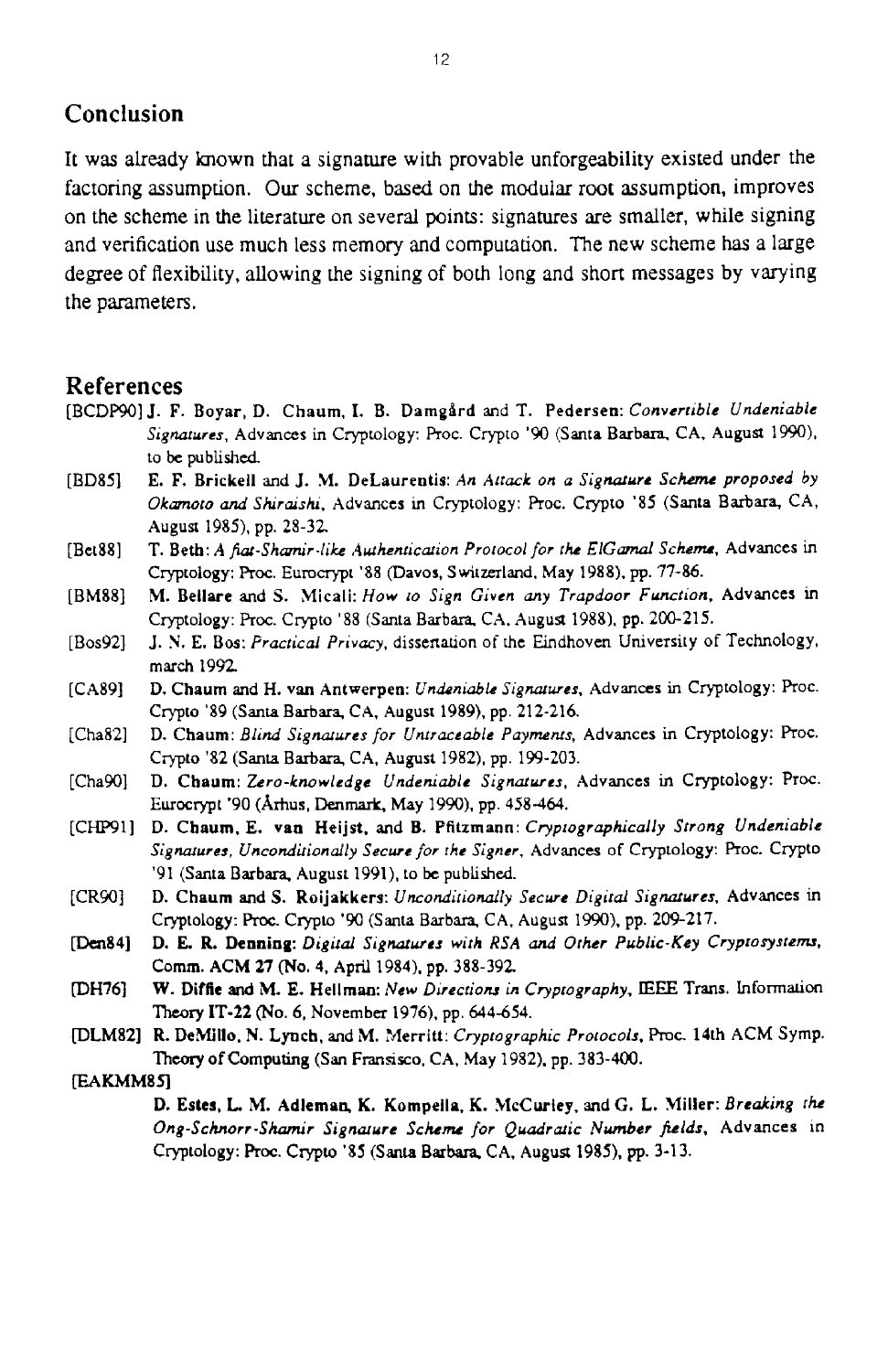- EGL891 **S. Even. 0.** Goldreich, and A. Lempel: *A Randomized Protocol for Signing Contracts,*  Advances in Cryptology: Roc. Crypto '89 (Santa **Barbam** CA. August 1989), **pp. 205-210.**
- WM891 **S.** Even, 0. Goldreich, **and** S. Micali: *On-line/Off-line Digital Signatures.* Advances in Cryptology: Roc. Crypto '89 (Santa **Barbara.** CA. August 1989). pp. 263-275
- m901 **J-H.** Evertse and E. **van** Heyst: *Which RSA Signatures can be Computed from Some Given Sigmrer?,* Advances in Cryptology: **Proc.** Eurocrypt '90 **(Arhus.** Denmark, May 1990). pp. 83-97.
- J-H. Evertse and E. **van** Heyst: Which *RSA Signarwes tun be Compured from Cerrain Given Signatures?. Report* W **91-06.** February 1991, **Marhematical** Institute, University of **Leiden.**  [EHgl]
- T. **E1Camal:A** *Public Key Cryptosystem and a Signature Scheme Bused on Discrete Logarkh,* IEEE *Trans.* Information Theory IT-31 (No. 4, July 1985). pp. 469-472. *@C8.5]*
- **A.** Rat **and A.** Shamir How *to Prove Yourself.- Pracrical Solutions of l&n!iftation and Signature Problems. Advances in Cryptology: Proc. Crypto '86, (Santa Barbara, CA,* August 1986). pp. 186-194. **FSSS]**
- [GMR84] S. Goldwasser, S. **.MiCali.** and R. **L.** Rivest: A *"Purudozical" SO~UK~OA to rhc Sigwurc Problem,* bc. 25th IEEE Symp. **Foundations** of Computer **Scimce (Singer** Island. 1984), **pp.** 441448.
- [GMFSS] **S. Coldwasser, S.** Micali, **and R.** L. **Rives::** *A Digital Signawe Scheme Secure Aguinsr Adaptive Chosen-Message Artah,* SIAM Journal on Computing **17** (No 2, April 1988). pp. 281-308.
- LGMY831 **S.** Goldwasscr, S. **Micali.** and A. Yao: *Strong Signcrure* Schema, Pmc. 15th ACM Syrnp. Theory of **Computing (Boston,** MA, Apnl 1983). pp. 431-439.
- [Go1861 0. Coldrcich: Two *Rernarkr Concerning the GoIdwarser-Micah-Rivesr Signarure Scheme,*  Advances in Cryptology: Proc. Crypto '86 (Santa Barbara, CA, August 1986), pp. 104-110.
- [Gd86aI 0. Goldreich: Two *Remarh Concerning rhe Goldwasser-Micali-Rivesr Signature Scheme.*  Report MIT/LCS/TM-315, Massachusetts Institute of Technology.
- [Hay901 **B.** Hayes: *Anonymous One-Time Siguures and flexible Un1ruceable Elecrronic Cmsh*  Advances in Cryptology: Proc. Auscrypt '90 (Sydney, Australia, January 1990), pp. 294-305.
- K. Lieberherr: *Uniform Complexity and Digital Signatures*, Theoretical Computer Science **16** (1981), pp. 99-110. [Lie81]
- U. Maurer: *Non-interactive Public Key Cryptography*, Advances in Cryptology: Proc. Eurocrypt '91 **@righton.** Unikd **Kingdom,** April 1991), to **be** published. [Mau91]
- R. C. Merkle: *A Certified Digital Signature*, Advances in Cryptology: Proc. Crypto '89 (Santa **Barbam** CA. August 1989). **pp. 218-238.**  [Mer89]
- **R.** *C.* **Merkle and** M. E. Hellmno: *Hiding lnforwion ad Siguwes in Trapdoor Knapsuck.~,* IEEE **Trans.** Information Theory **IT-24** *(No. 5,* **September** 1987). pp. 525-530. [MH781
- **T.** Okamoto: *A Digital Mukisignature Schuru Using Bijective Puhlic-Key Crypmsysrem,*  ACM **Trans** Computer Systems **6** (No. *8.* **November** 1988). pp. 342-441. **[om81**
- **T.** Okamoto **and** A. **Shiraichi:** *A Far Sigmurr Sckm Bused on Quudratic Inequalilies,*  Proc. 1985 Symp. Security and Privacy (Oakland, CA, April 1985), pp. 123-132. [OssSl
- **H. Ong, C. P.** Schoorr, **md** A. Shamir: *E/ficieM Sigwwc Schemes bused on Polynomial Equaions,* Advances in Cryptology: Roc. Crypto **'84 (Santa Barbara,** August 1984). pp. 37-46. **(Ossw**
- **M.** *0.* Rabin: *Digitalized Signaurcs.* **Foundations** *of* **Secure** Computations 1977 (Atlanta, **CA.** *October* 1977). pp. 155-168. **m771**
- **M.** *0.* Rabio: *Digitalized Signururcs* and *Public-key Function at Intractable at*  Factorization, Report MIT/LCS/TR-212, Massachusetts Institute of Technology. [Rab79]